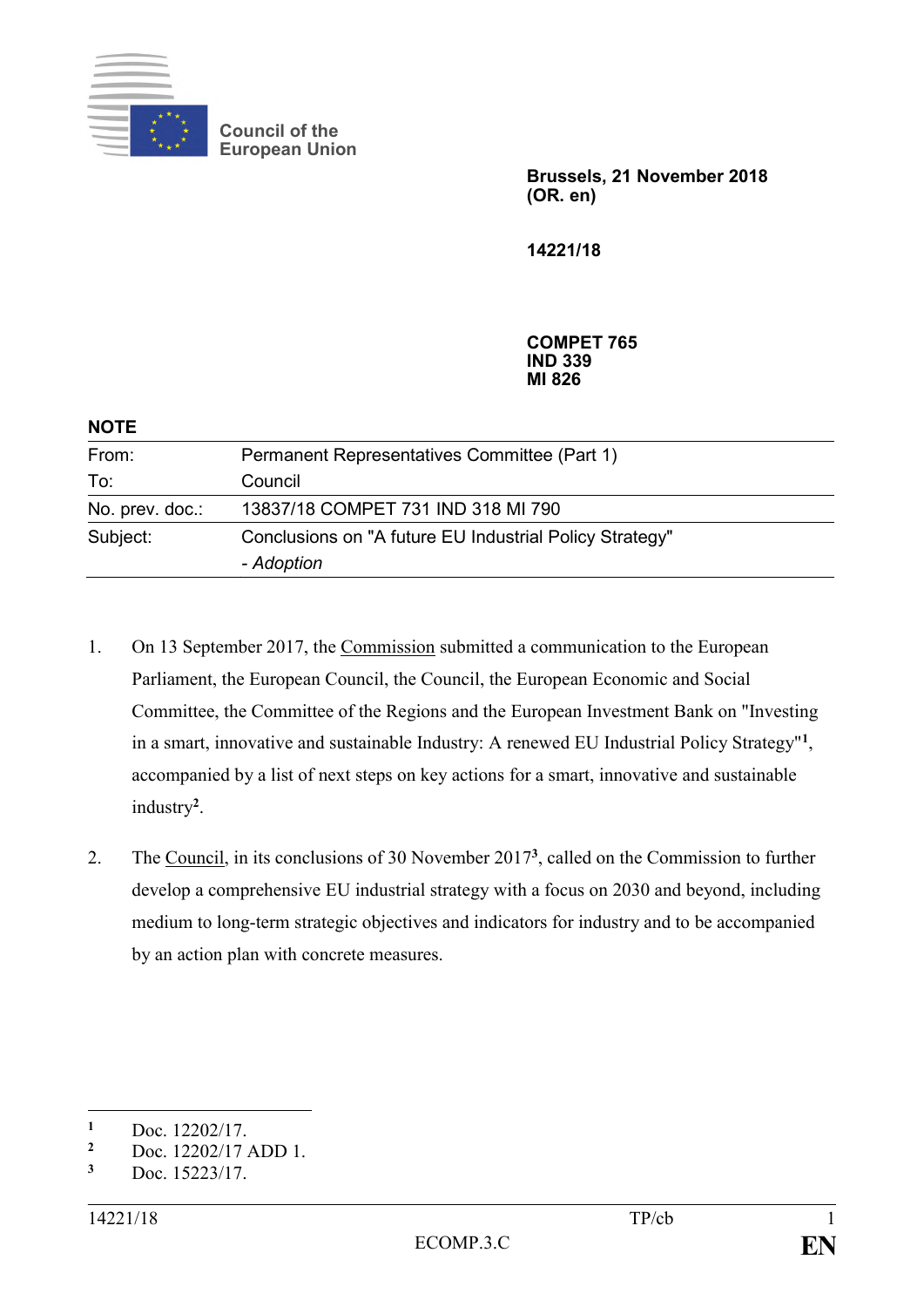Moreover, in its conclusions of 12 March 2018**<sup>4</sup>** , the Council further specified its expectations regarding a comprehensive EU industrial strategy with the aim of providing guidance to the Commission for the preparation of new political initiatives.

- 3. In order to reiterate the Council's call for a comprehensive and long-term industrial policy strategy for the EU, and to reaffirm the Council's commitment to mainstreaming industrial competitiveness across all EU policy areas, the Presidency prepared draft Council conclusions on "A future EU Industrial Policy Strategy" focussing in particular on a monitoring framework with targets and indicators and on governance aspects of the industrial policy strategy.
- 4. The Working Party on Competitiveness and Growth (Industry) discussed the draft Council conclusions at meetings on 17 September, 22 October and 31 October 2018. A broad consensus on the text in the Annex was reached.
- 5. The Permanent Representatives Committee, at its meeting on 14 November 2018, confirmed the text as set out in the Annex and agreed to forward the draft conclusions to the Council (Competitiveness) on 29 November 2018 for their adoption.
- 6. The Council (Competitiveness) is therefore called upon to adopt the conclusions set out in the Annex.

<sup>1</sup> **<sup>4</sup>** Doc. 7037/18.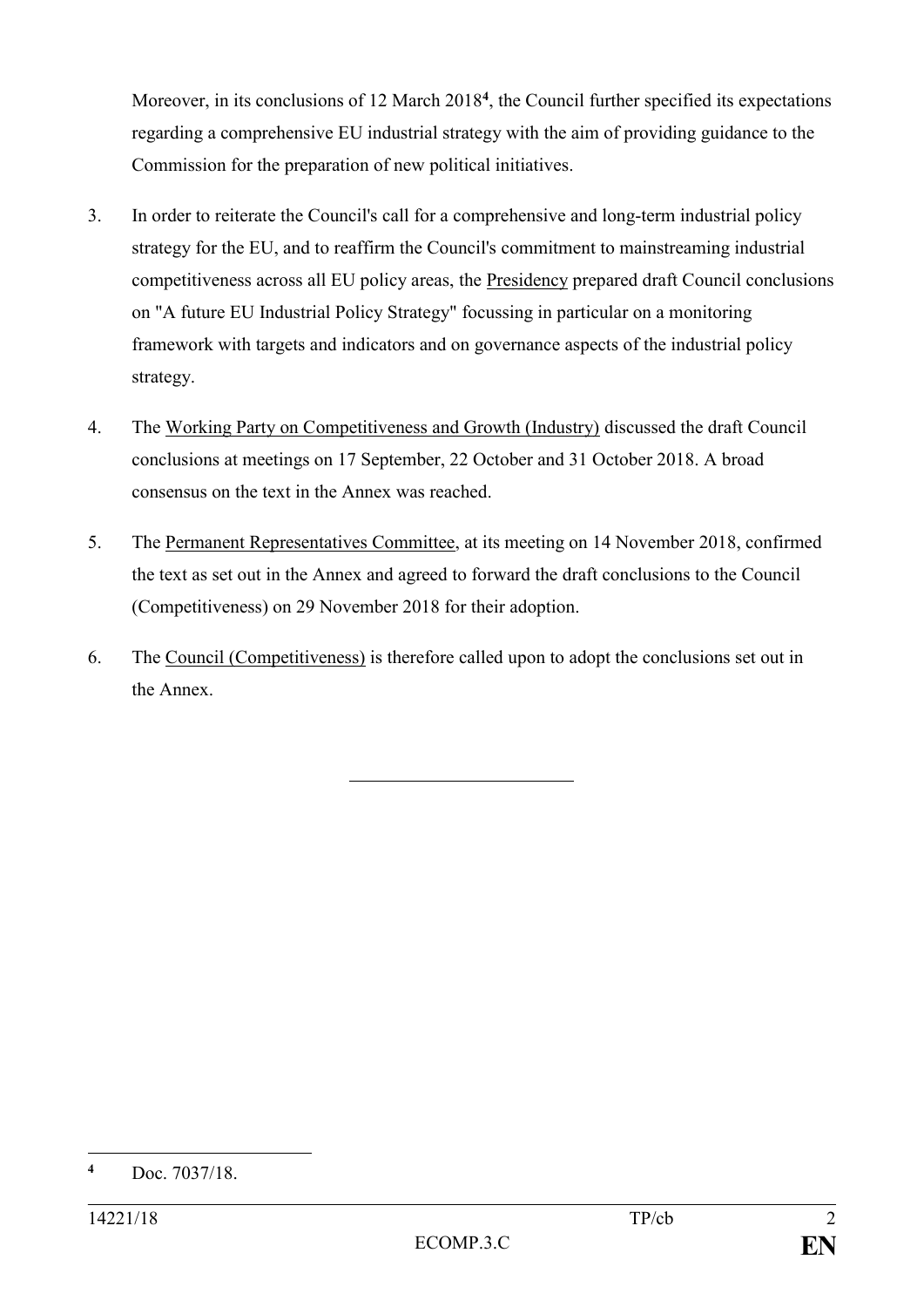## **ANNEX**

## **DRAFT COUNCIL CONCLUSIONS ON "A FUTURE EU INDUSTRIAL POLICY STRATEGY"**

## THE COUNCIL OF THE EUROPEAN UNION,

RECALLING the Council Conclusions of May 2017**<sup>5</sup>** , November 2017**<sup>6</sup>** and March 2018**<sup>7</sup>** as well as the European Council conclusions of March 2018**<sup>8</sup>** which all stressed the need for a comprehensive and long-term EU industrial policy strategy,

1. ACKNOWLEDGES the major role of industry and related services as a key driver for growth, employment and innovation in the single market; REITERATES the Council's call for a comprehensive and long-term industrial policy strategy for the EU, including an action plan, as part of the Commission's annual and multiannual priorities, to be in place at the latest by the beginning of the next EU institutional cycle, by building on the Commission's communication from 2017 on "Investing in a smart, innovative and sustainable Industry - A renewed EU Industrial Policy Strategy"**<sup>9</sup>** as an important first step; EMPHASISES that industrial policy shall focus on strengthening the competitiveness of EU industry in accordance with the Sustainable Development Goals as well as the UNFCCC**<sup>10</sup>** Paris Agreement and be synchronized with energy and environment (including climate change) policies, making best use of the opportunities resulting from the transition towards innovative, safe and sustainable technologies, low-carbon and circular economy;

<sup>1</sup> **<sup>5</sup>** Doc. 9760/17.

 $\frac{6}{7}$  Doc. 15223/17.

 $\frac{7}{8}$  Doc. 7037/18.

**<sup>8</sup>** Doc. EUCO 1/18, paragraph 1.

<sup>&</sup>lt;sup>9</sup> Doc.  $12202/17 + ADD 1$ .<br><sup>10</sup> United Nations Framework

**<sup>10</sup>** United Nations Framework Convention on Climate Change.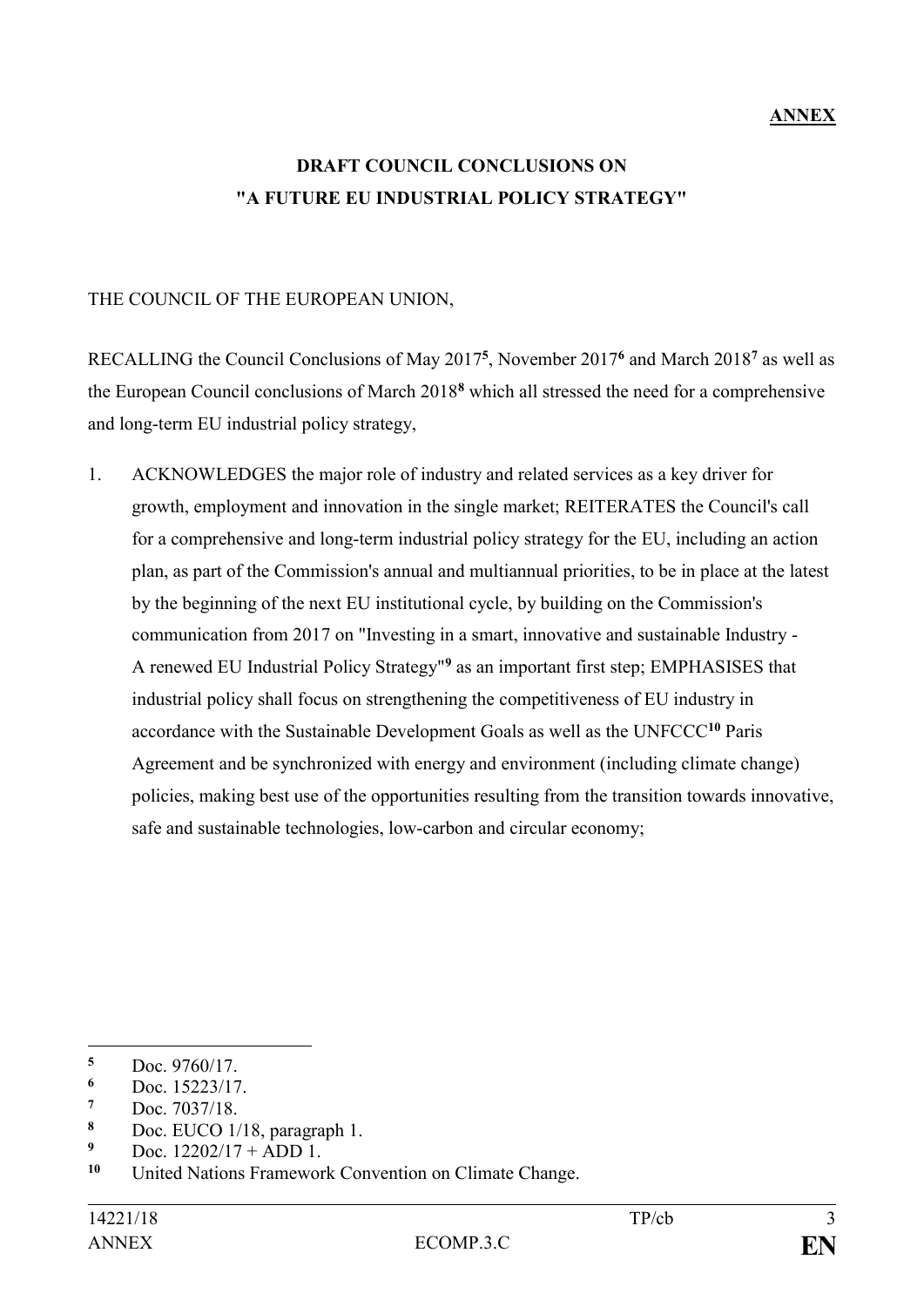- 2. STRESSES the need to build upon the EU's strengths and assets and focus on policy measures that need attention in the long-term as outlined in the Presidency report on "The future of the European industry: State of play and perspectives"**<sup>11</sup>**, thereby taking full advantage of current and future developments; without prejudice to the negotiations on the next Multiannual Financial Framework (MFF), POINTS TO the important role of the next MFF in supporting the ongoing industrial transformation by investing in future-oriented, innovative growth-areas as well as research, innovation, skills and digital capacity development programmes and instruments in both central and shared management to strengthen the European industrial base as well as its competitiveness; STRESSES the need for developing effective synergies between and within EU, national and regional programmes, enabling an integrated and multi-level approach to industrial policy;
- 3. EMPHASISES the vital role of coordinated policy actions at EU, national and regional level for the competitiveness of the EU's industry, its enterprises of all sizes, in particular micro, small and medium-sized enterprises and small mid-caps, and the development of its strategic value-chains; UNDERLINES that Important Projects of Common European Interest (IPCEIs) are one of the relevant tools for supporting strategic value chains at European level and that their full potential should be developed, by making use of different available financing approaches, in order to facilitate large-scale innovative projects of transnational character;
- 4. REITERATES the importance of mainstreaming industrial policy across all EU strategic initiatives and consistently applying the better regulation principles and guidelines, to create a favourable environment and to reduce unnecessary regulatory burden in order to stimulate investments and innovation (both technological and non-technological); STRESSES in this respect the high priority of a coordinated approach to competitiveness between the different Council formations in order to address industrial policy on an equal footing with other policy areas;

1

**<sup>11</sup>** Doc. 14365/17.